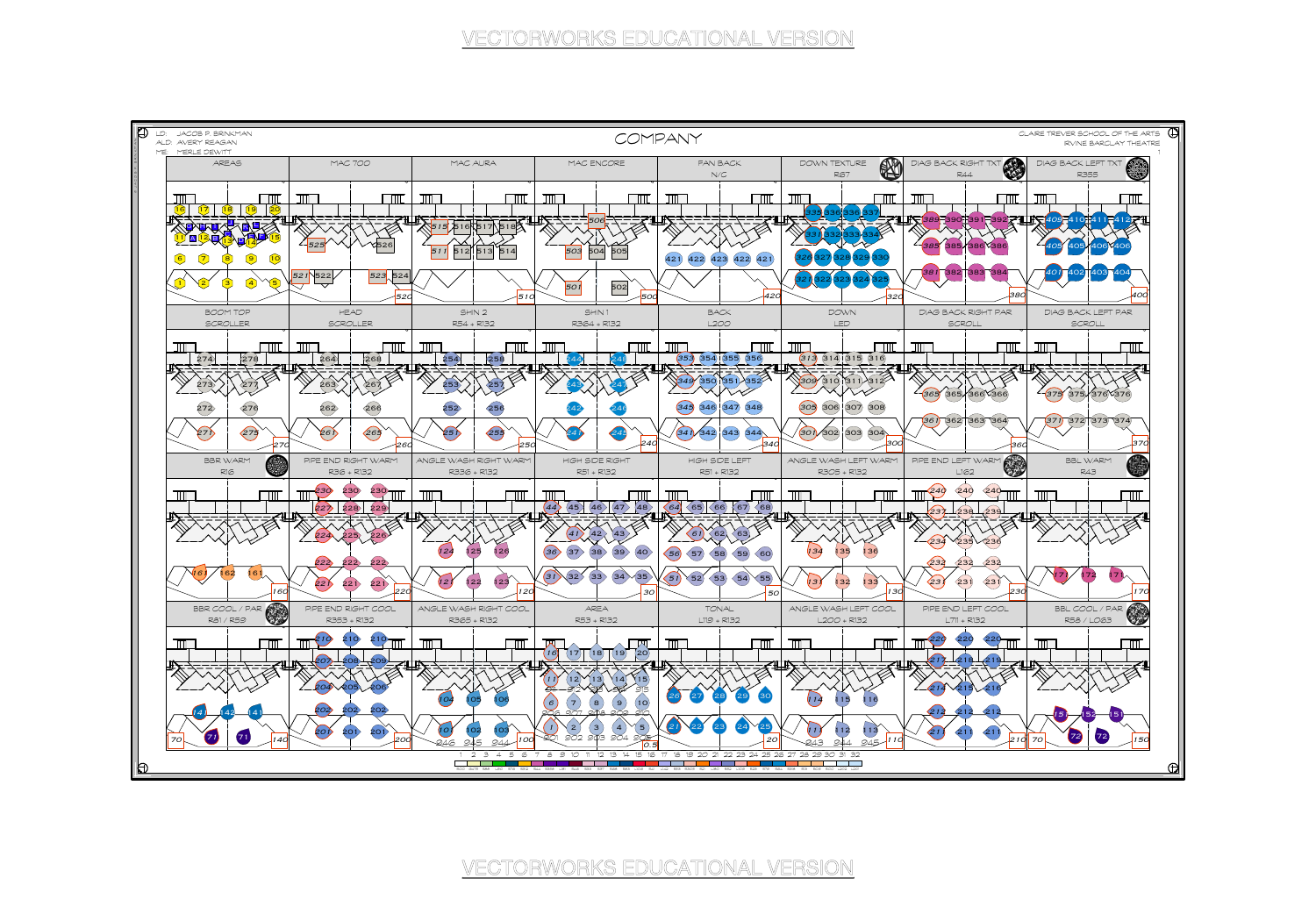

IÐ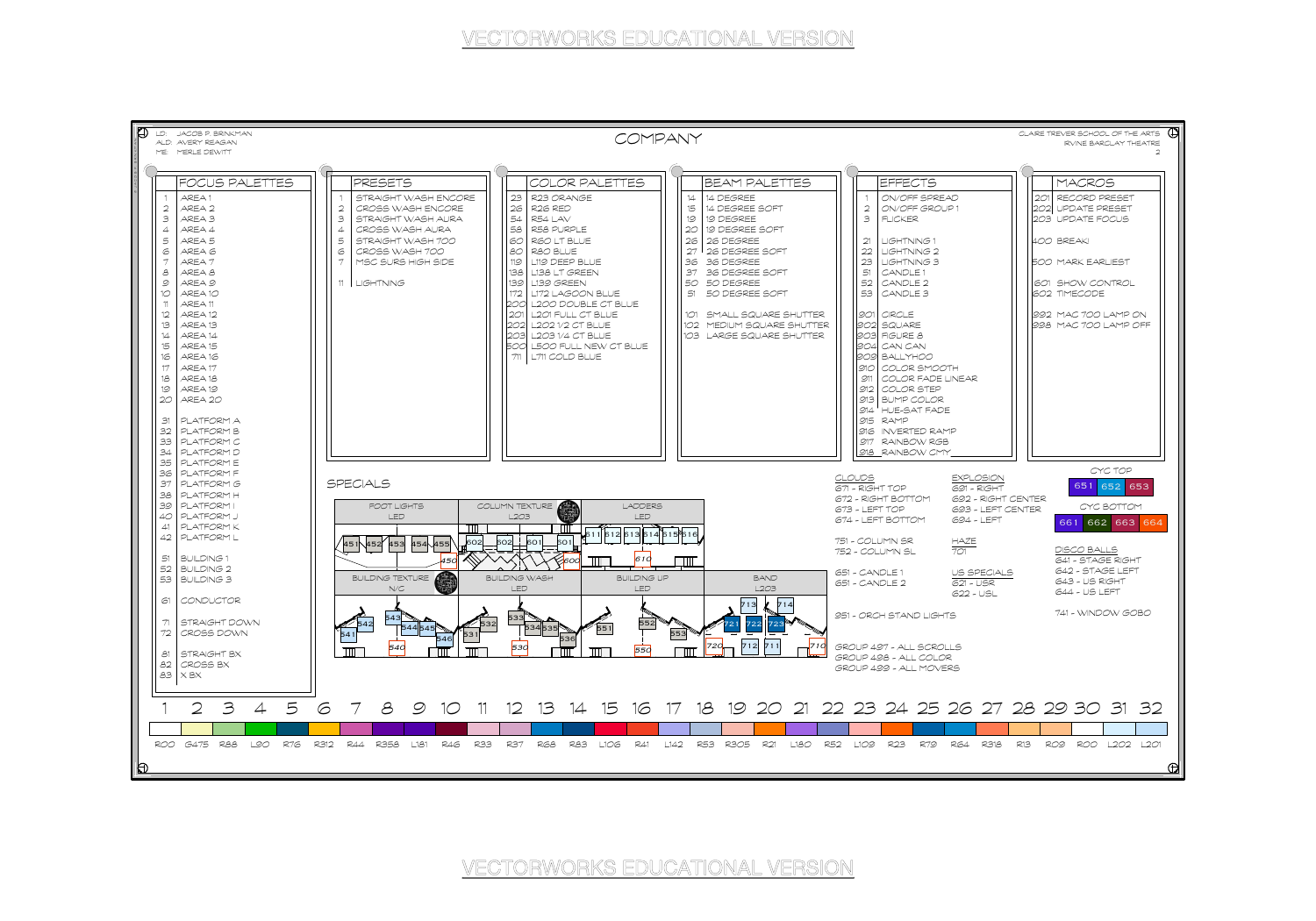